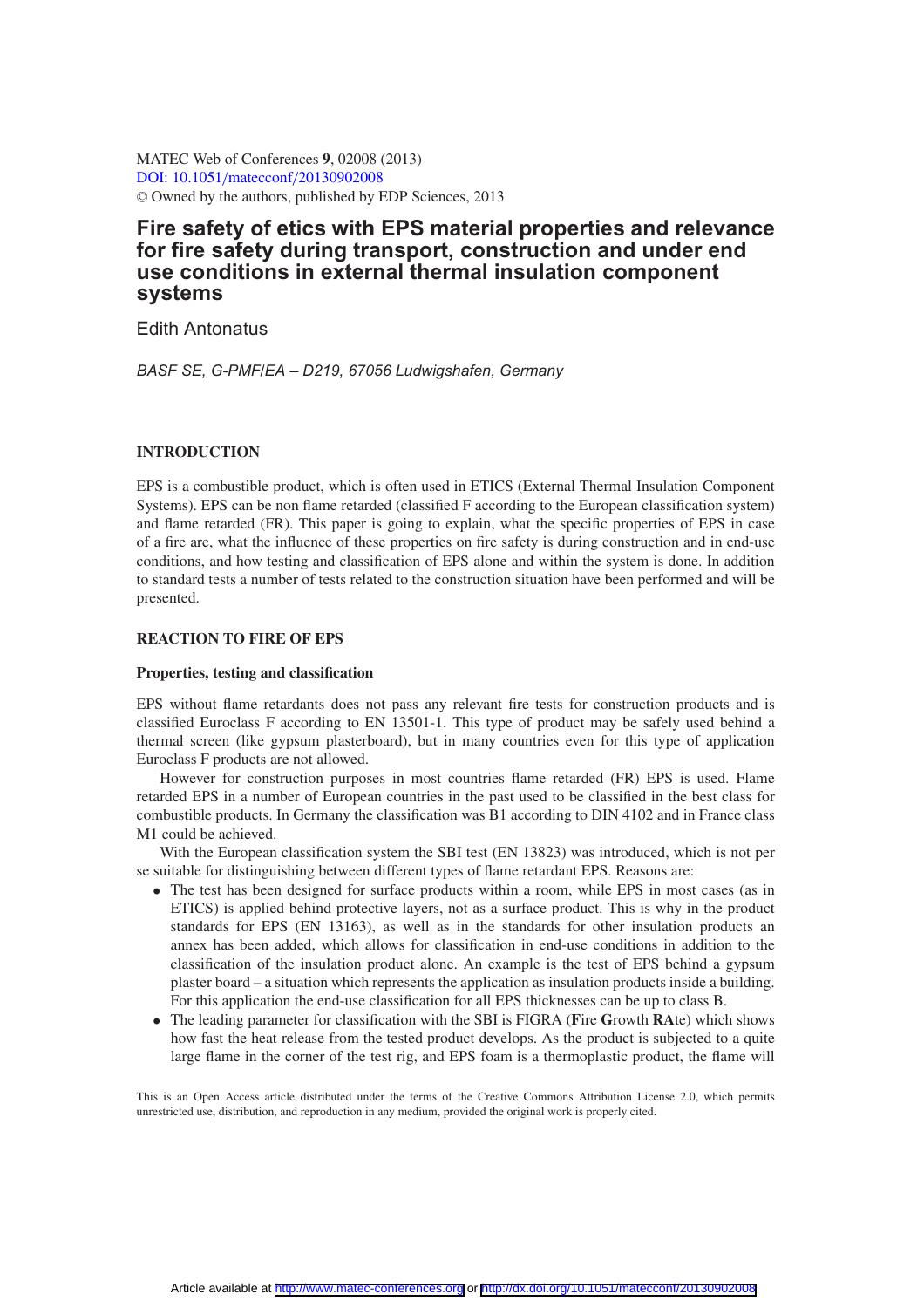consume in the initial phase of the test almost the complete amount of the tested EPS-product in the area of flame impingement, even if no significant flame spread happens. This means that with increasing thickness and density of the tested PS foam product more material is consumed by the burner flame at the beginning of the test - more energy is released because of the increasing amount of material burnt – the FIGRA value gets worse. Flame retarded EPS products boards with a high thickness (for example tested at a thickness of 200 mm with a density as it is used in façade systems) cannot reach an SBI classifications because they will not even be able to reach results below the limit values for the classification D (FIGRA  $\leq$  750 W/s), while EPS boards made from the identical material with a very low amount of mass/area (like ceiling tiles made of EPS in a thickness of 10 mm) can reach even class B (FIGRA  $\lt$ 120 W/s). This means, that for a flame retarded EPS product, depending from the thickness and density different classes will be achieved. CE marking on this basis would be difficult, as normally blocks are produced, and then cut into boards with different thicknesses, and for each thickness a different Euroclass would have to be given.

These are the reasons why EPS boards for CE marking purposes normally only are tested in the small burner test, according to EN 11925-2. In this test a clear differentiation between flame retarded and non flame retarded EPS foam is possible. A non FR foam would burn totally in this test, while a FR foam can meet the criteria for class E (flame height ≤150 mm above point of flame impingement). So flame retarded EPS, which in the past had very good national classifications (B1, M1) is now classified as class E according to EN 13501-1 without a change of the product itself. This applies as well for white, as for grey EPS – both types are treated with the same flame retardant additive and show similar reaction to fire.

#### **Additional control of reaction to fire of flame retarded EPS products**

In addition for example France is using a special system for determining the material properties of EPS and XPS for façade insulation applications, in order to make sure, that the quality defined for the old national safety level will be maintained after introduction of the European classifications.

A certification scheme for EPS and XPS, used for external insulation systems in buildings in France has been introduced in addition to CE marking. The basis is the fact, that different EPS foam products can be compared in the SBI test, if always the same thickness of the product is tested. To develop this scheme a number of EPS products, which used to pass the old national B1 (Germany) and M1 (France) tests where tested in the SBI, and in the small burner. As a result of this testing program it was decided, that the EPS products to be certified, have to be tested in the SBI at a thickness of 60 mm and in the maximum density to be certified, and have to pass the FIGRA criterion for the European classification D (FIGRA < 750 W/s). Continuous factory production control for the raw material is done with the small burner test according to EN ISO 11925-2, using surface flame impingement and a stricter flame height limitation than that required for class E. So the European tests are used in France, to control a reaction to fire behaviour equivalent to the former class M1.

## **REACTION TO FIRE TESTING OF FAÇADE INSULATION SYSTEMS IN LABORATORY TESTS**

#### **Testing and classification of façade systems**

In addition to the reaction to fire classification of the EPS boards, laboratory tests of complete façade insulation systems are performed and used for classifying the reaction to fire of the complete system. This has been done in some countries in the past with the old national tests (like in Germany, where more than 50 years of experience with ETICS and other insulation systems are available).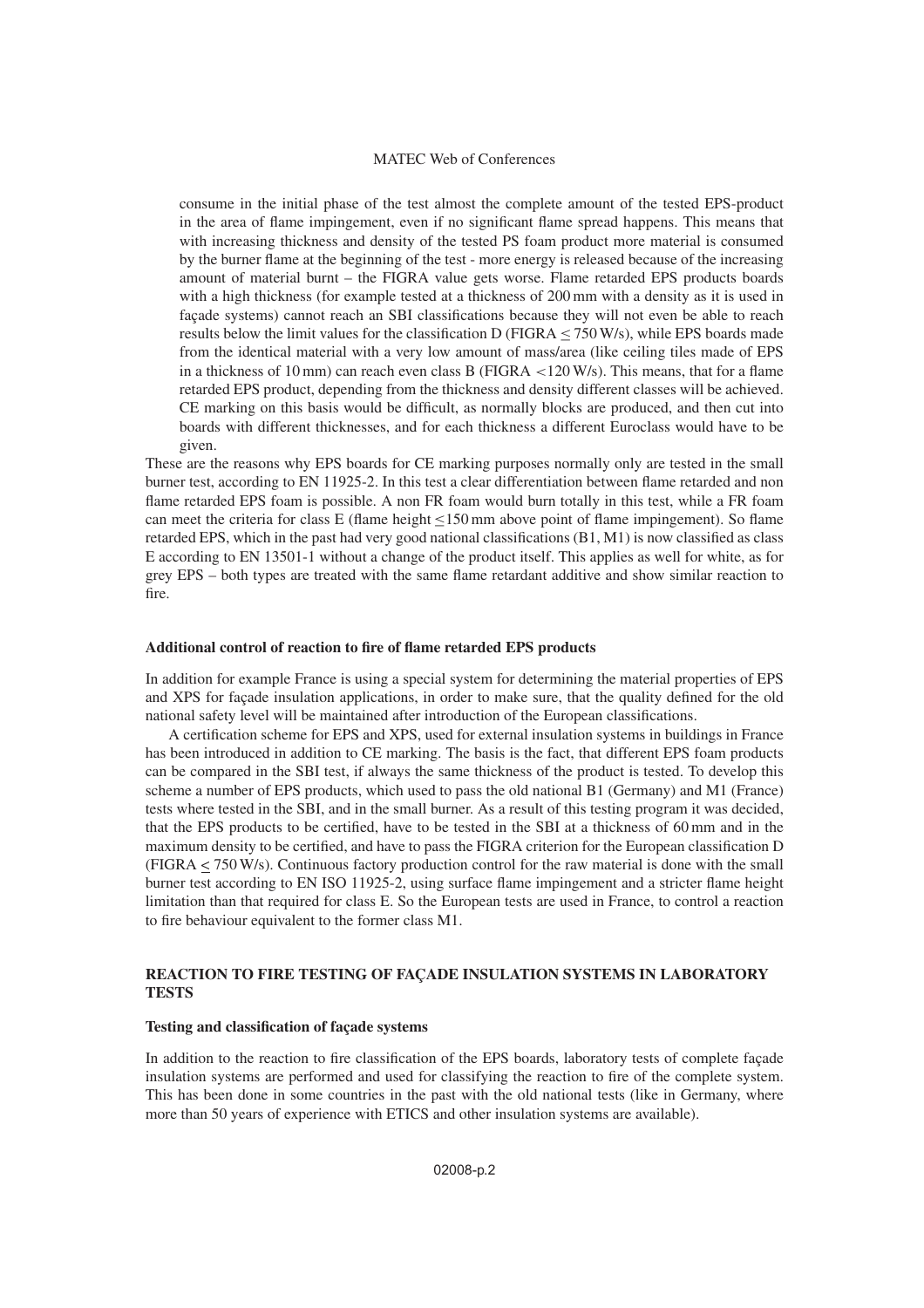In Europe a comprehensive system for testing of external thermal insulation component systems (ETICS) has been developed in EOTA (European Organisation for Technical Approvals – now European Organisation for Technical Assessment), which is described in ETAG 004 [\[1](#page-9-0)]. It will also be applied (with minor changes) in the harmonized European standard for ETICS which is currently under development in CEN TC 88.

The minimum requirement for every ETICS which shall be classified E or better is that the insulation product used passes class E. In addition to testing the single components the complete ETICS is subjected to the small burner test (EN ISO 11925-2) and for higher classifications to the SBI test. So systems with combustible components can be classified up to class B, even if some of the components fall into lower classes but are better than F. For non-combustible systems all components have to be non-combustible.

For curtain wall façades (ventilated façades) a similar approach can be taken. Also here classifications for the single components as well as for the complete built-up system can be done. In some countries additional rules have been developed for ventilated façades.

#### **FULL SCALE TESTS**

Since many years it has been acknowledged, that the performance of façade cladding systems in case of a fire cannot be fully assessed by laboratory tests. While the reaction to fire of the components used, can be tested and classified in laboratory tests, for façade cladding systems applied on the outside of a wall, parameters like mechanical performance (stability, falling of parts, melting) and fire spread in voids can only be assessed by using larger scale tests with realistic façade constructions. Here not only the reaction to fire of the components is important, but other details, like quality of fixings, fire barriers etc. are relevant for the performance in reality.

## **Fire scenarios**

Different types and places of an initial fire may lead to a situation, where flames are impinging on a façade cladding/insulation system:

- A fire from an adjacent building may lead to radiation and burning brands which attack the outer wall of a building. The fire load in this case normally is low.
- A more severe scenario is a fire directly next to the wall of a building, caused for example by a burning waste container or a burning vehicle near the building. In this case the fire load may be severe. Many different scenarios can be assumed here and further analysis is needed, which scenarios are relevant.
- One of the most frequent and also severe cases is a fire leaking out of a window after flashover inside a room in a building. In this case the windows of this room will break; flames will burst out and impact the outer façade with a severe fire load. Even without a relevant contribution of the outer façade covering, such fires spread upwards. Normally the flames from the floor where the fire started will reach the next window above, the window will break and ignition of the room interior in the next floor will take place. Then after some time the process will be repeated and the flames will spread further upwards.

Even if fire spread upwards can happen without any contribution of the outer façade cladding, the performance of the outer wall is important for safety because it is important that

- No fast fire spread happens on the outer side or within the cladding and insulation system.
- No burning parts fall down and endanger fire brigades and persons trying to escape.

This is the reason why full scale tests are done and legislation based on full scale assessment is in place in many countries.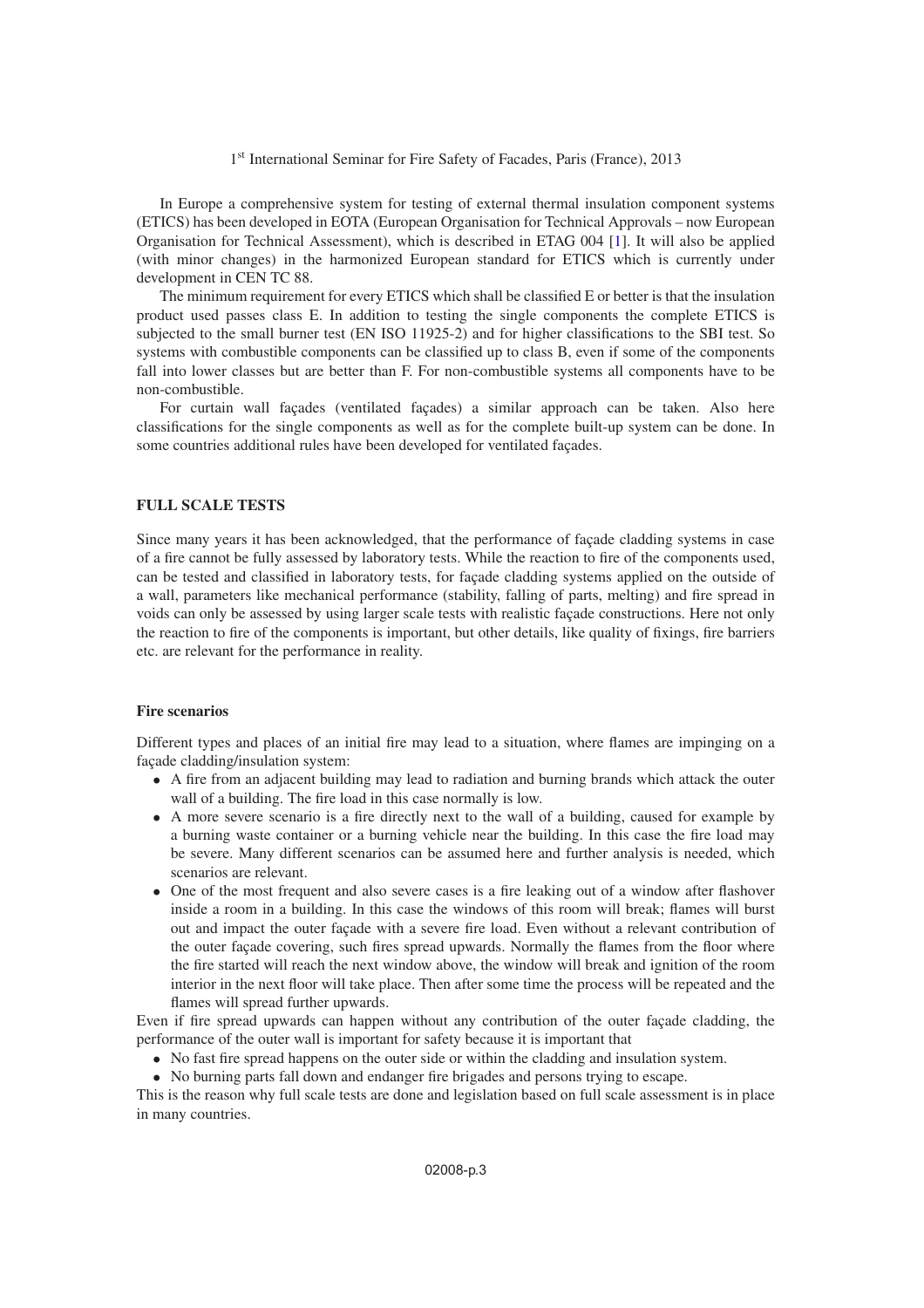|                                            | <b>Germany</b> Hungary | <b>Poland</b>      | UK                    | <b>Austria</b>           | <b>France</b>      | <b>Sweden</b>  | <b>USA</b>       | <b>ISO</b>         |
|--------------------------------------------|------------------------|--------------------|-----------------------|--------------------------|--------------------|----------------|------------------|--------------------|
|                                            |                        |                    |                       |                          |                    |                |                  | 13785-2            |
| <b>DIN</b>                                 | <b>MSZ</b>             | PN-                | <b>BS 8414</b>        | $\ddot{\text{O}}$ norm B | Arrêté             | SP<br>Fire     | <b>NFPA</b>      | Large              |
| 4102-20                                    | 14800                  | 90/B-              |                       | 3800-5                   | 10/09/1970         | 105            | 285              | scale test         |
| draft                                      | part 6                 | 02867              |                       |                          |                    |                |                  |                    |
| <b>Exposure</b>                            |                        |                    |                       |                          |                    |                |                  |                    |
| 25/30 kg                                   | $650\,\mathrm{kg}$     | $20 \text{ kg}$    | About                 | $25 \text{ kg}$          | $600\,\mathrm{kg}$ | 601            | Two gas          | Propane            |
| wood                                       | wood                   | wood               | 380 kg                | wood                     | wood crib          | Heptane        | burners          | gas                |
| crib or                                    | $crib/10$ kg           | crib plus          | wood                  | crib<br>or               | $101 \text{ mix}$  |                | $900 \text{ kW}$ | burner             |
| gas                                        | Diesel                 | wind               | crib                  | gas                      | with               |                | in the           | $120$ g/s          |
| burner                                     | $\overline{0}$         | towards            | ignited               | burner,                  | heptane            |                | room,            | Liquids            |
| 320 kW                                     |                        | the wall           | with                  | 320 kW                   | and<br>fuel        |                | $400 \text{ kW}$ | and                |
| Slightly                                   |                        | $(2 \text{ m/s})$  | LD fibre              |                          | for                |                | in the           | wood               |
| increased                                  |                        |                    | board                 |                          | lighting           |                | window           | $(400 \text{ kg})$ |
| for                                        |                        |                    | soaked in             |                          | the crib           |                | opening          | allowed            |
| high rise                                  |                        |                    | spirit                |                          |                    |                |                  |                    |
| buildings                                  |                        |                    |                       |                          |                    |                |                  |                    |
| Total height of test rig and configuration |                        |                    |                       |                          |                    |                |                  |                    |
| 5.2 <sub>m</sub>                           | $7m$ min.              | $2.3 \text{ m}$ No | $8 \,\mathrm{m}$ min. | $6m$ min.                | 5 <sub>m</sub>     | 6 <sub>m</sub> | 5.3 m            | 5.7 <sub>m</sub>   |
| min.                                       | N <sub>0</sub>         | corner             | Corner                | Corner                   | No corner          | N <sub>0</sub> | N <sub>0</sub>   | min.               |
| Corner.                                    | corner                 | No                 | No                    | N <sub>0</sub>           | One                | corner         | corner           | Corner             |
| N <sub>o</sub>                             | Second                 | window             | window                | window                   | window             | Two            | N <sub>0</sub>   |                    |
| window                                     | window                 | opening            | opening               | opening                  | opening            | window         | window           |                    |
| opening                                    | opening                | above              | above                 | above                    | above fire         | openings       | opening          |                    |
| above                                      | 1.3 <sub>m</sub>       | fire               | fire                  | fire                     | source             | above          | above            |                    |
| fire                                       | above                  | source             | source                | source                   |                    | fire           | fire             |                    |
| source                                     | fire                   |                    |                       |                          |                    | source         | source           |                    |
|                                            | source                 |                    |                       |                          |                    |                |                  |                    |

<span id="page-3-0"></span>**Table 1.** Examples for full scale tests used in different countries.

## **Full scale tests used in different countries**

Many national and also international (ISO) full scale fire tests have been developed, in order to assess the contribution to fire spread of outer façade cladding systems, including insulation systems. Most of them are based on a scenario of a fire from a window opening (caused by a flash-over room fire inside the building) or a fire adjacent to a building. In some cases an inner corner is used, because this represents a more severe situation than a flat wall. Table [1](#page-3-0) explains the most important full scale test scenarios used today. Further tests are under development (for example in Japan).

While the test scenarios are quite different regarding fire load as well as height and configuration of the different test rigs, the assessment criteria are in most cases similar:

- Flame spread is used practically in all countries, which have requirements for façade claddings. This is measured by visual observation and temperature measurements.
- Burning parts and droplets are in most cases recorded and used in different ways for assessment.
- Some countries have additional requirements regarding mechanical stability (falling parts and collapse of the cladding system).
- An assessment of the damaged area on and within the different layers of the specimen is often used for assessment of the system.

The regulators group of the European Commission already years ago drafted a mandate, to develop a harmonised European test method with two levels. The idea was to get classifications, which allow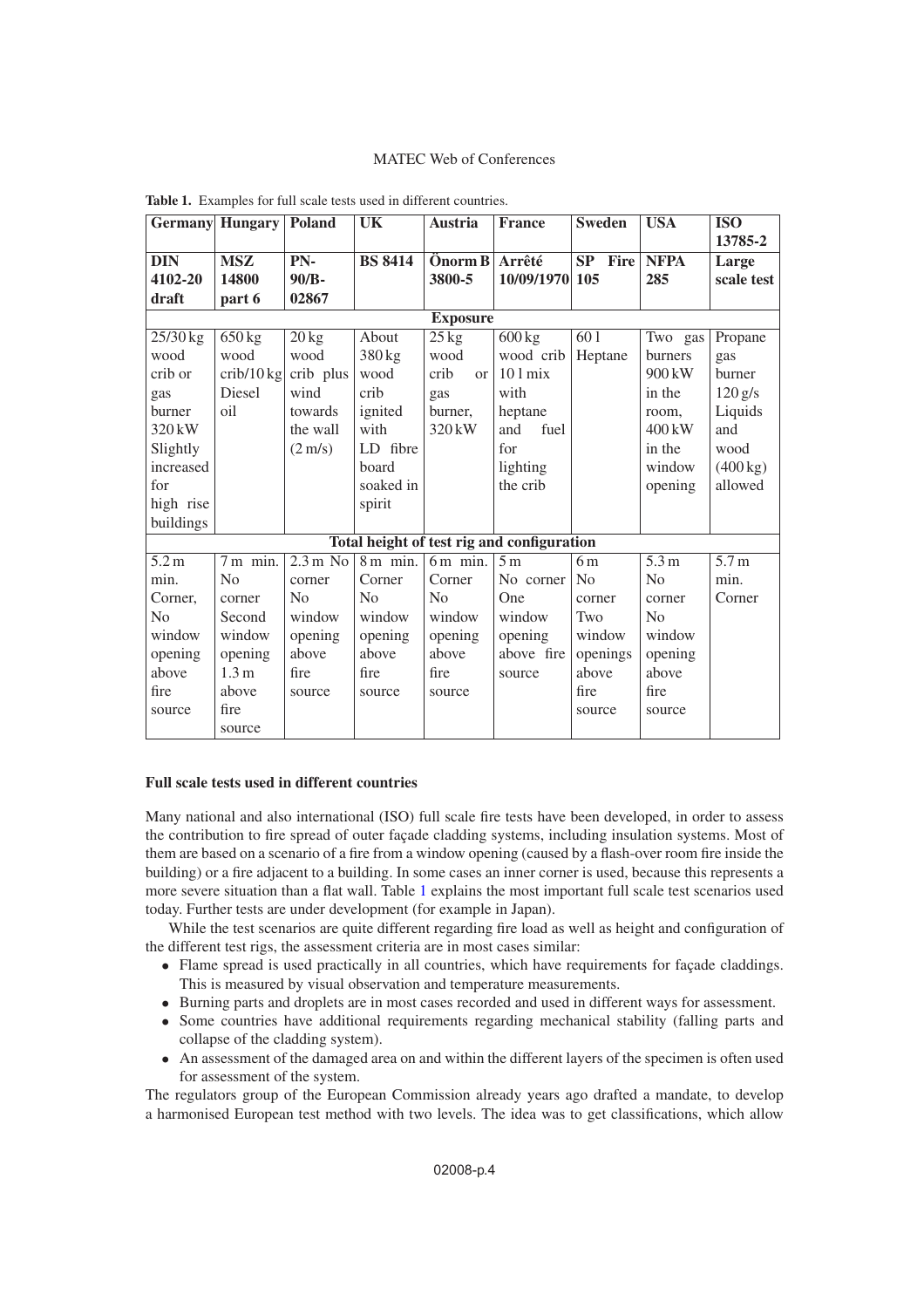to cover the legal needs and safety levels used in different EU member states. The CEN mandate was never finalized (so work in CEN did not start) but later on EOTA (European Organisation for Technical Approvals) was asked by the EU commission, to develop such a method for Europe. The reason was that the ETAG 004 for ETICS already included a complete procedure for classification of reaction to fire for ETICS, but allowed an additional national full scale test, which would be different in every member country. So a working group within EOTA started to develop a full scale test method based on the draft mandate, which in the present version contains two levels:

- Level 1, based on the method used in Germany
- Level 2, based on the method used in UK

A first technical report has been finalized in 2012 (approval in 2013) [\[2](#page-9-1)] which will be subject to further validation and calibration tests before a final version of the test method can be published.

## **RELEVANCE OF FOAM PROPERTIES IN END USE CONDITIONS**

For different types of façade insulation system the relevance of the insulation product is not the same. This can be seen in laboratory and in full scale tests.

#### **The role of EPS foam and factors relevant for safety in ETICS**

For a finished ETICS the relevance of reaction to fire of the insulation foam is not always significant. If the surface layers are very thin, there might be an influence on the performance regarding fire, but if thick and stable covering layers and a stable glass reinforcement layer are used, even non FR EPS can be used, without posing a risk for development and spread of fire in end-use conditions. Of course in all cases where the covering layers open up (or during construction are not fully closed) flame retarded EPS will contribute to safety.

By full scale tests, first performed in Germany, it could be shown, that special provisions need to be taken, to deal with the melting and shrinking behaviour of EPS. Even if protective covering layers are in place, this is important. The reason is, that under the impact of heat, the EPS behind the outer covering will shrink and melt. Under the impact of the fire the outer layers might be damaged, or open at the lintels, and then fast fire spread in the void can happen. In order to prevent this, different provisions have been developed:

- Barriers above (and in some cases around openings like windows and doors) of non-melting material (mineral wool or other products, which remain stable in case of a fire)
- Horizontal barriers around the building between different floors
- Good quality of mortar and reinforcement layers.

## **Ventilated façades**

For **ventilated façades** the important parameters are:

- Design and construction: Ventilation gaps, which are not closed at the upper, lower and side edges (and at openings like windows), and without fire barriers between floors, will always lead to fire spread within the ventilation gap, even if non-combustible cladding and insulation are used.
- Outer cladding: if the outer cladding is combustible (as for example in the recent fires in Dijon, Polat Tower in Turkey and in Grosny) the combination of these combustible claddings and the ventilation gap will lead to fast fire spread.
- Insulation: Combustible insulation (as for example EPS, even if it is fire retarded) may significantly increase fire spread. Safe application is only possible, if sufficient, sophisticated fire barriers (for example including intumescent products) are installed.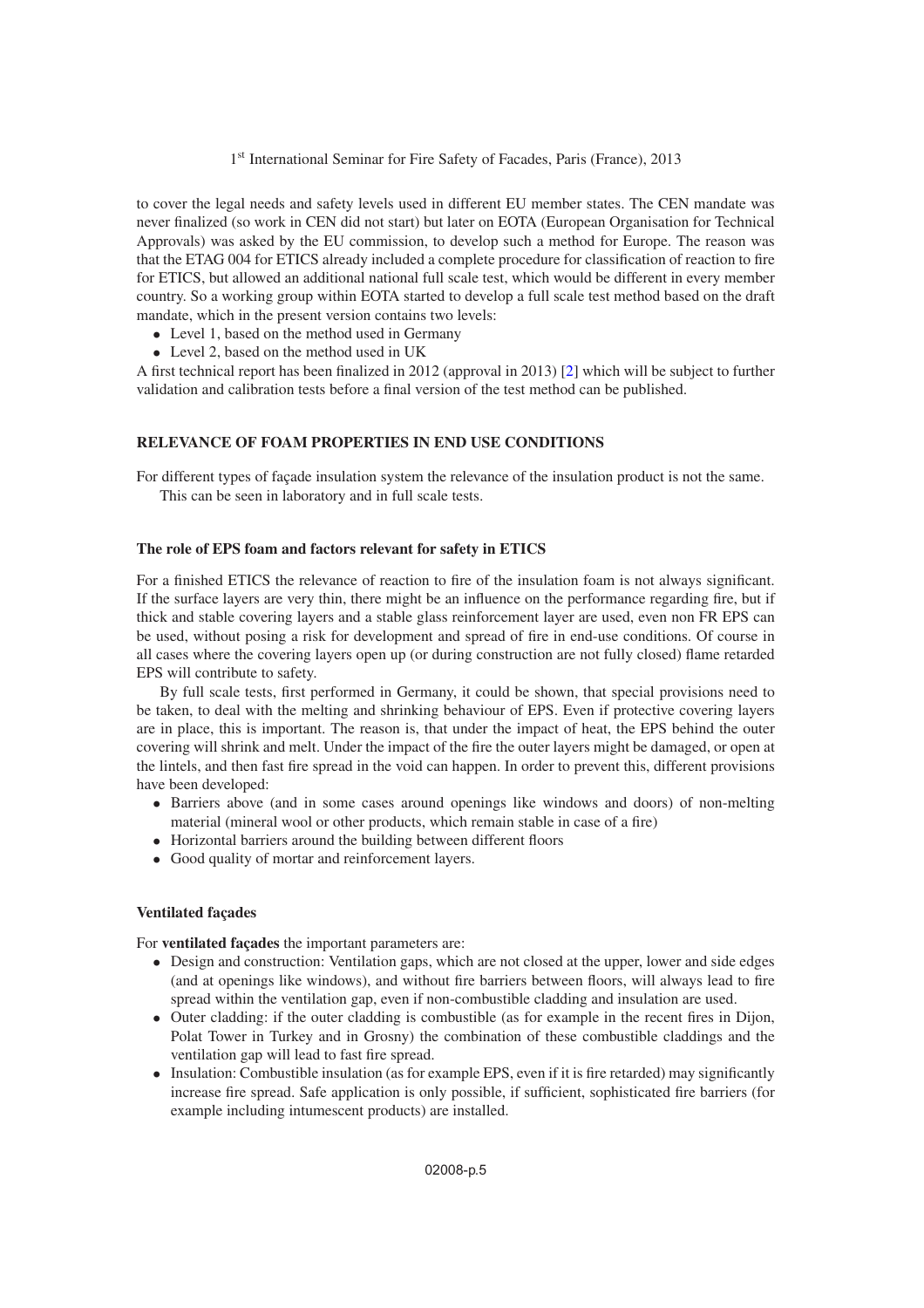

Figure 1. Flame retarded (class E) EPS during and after flame impingement with gas burner.

#### **FIRE SAFETY DURING STORAGE, TRANSPORT AND CONSTRUCTION**

After some fires incidents (China, Germany), a discussion has been started about fire safety during construction when EPS is used. IF non FR EPS is used, there is indeed a high risk, that stored EPS or EPS on a façade, which is not yet fully covered with the final outer layers, will be ignited and lead to rapid and dangerous spread of fire.

After a fire incident in Germany (Frankfurt, 2012) a number of tests was performed at MPA Leipzig, which show, that the flame retarded EPS will not be ignited by smaller or medium ignition sources, as they may be expected on a construction site. The following ignition sources were not sufficient to ignite the stored EPS:

- cigarettes
- welding/cutting sparks
- burning paper<br>• pyrotechnic are
- pyrotechnic articles, like Bengal lights and small skyrockets
- Molotov cocktails
- gas burner.

Similar fire sources were used on EPS glued to a wall, but not yet covered by the outer reinforcement and covering layers of the ETICS.

In all cases it could be shown, that flame retarded EPS will not be ignited by usual fire sources accidentally or by arson. Very special configurations and/or significant energy input will be necessary to start a fire of flame retarded EPS during transport, storage or installation. But if that happens of course,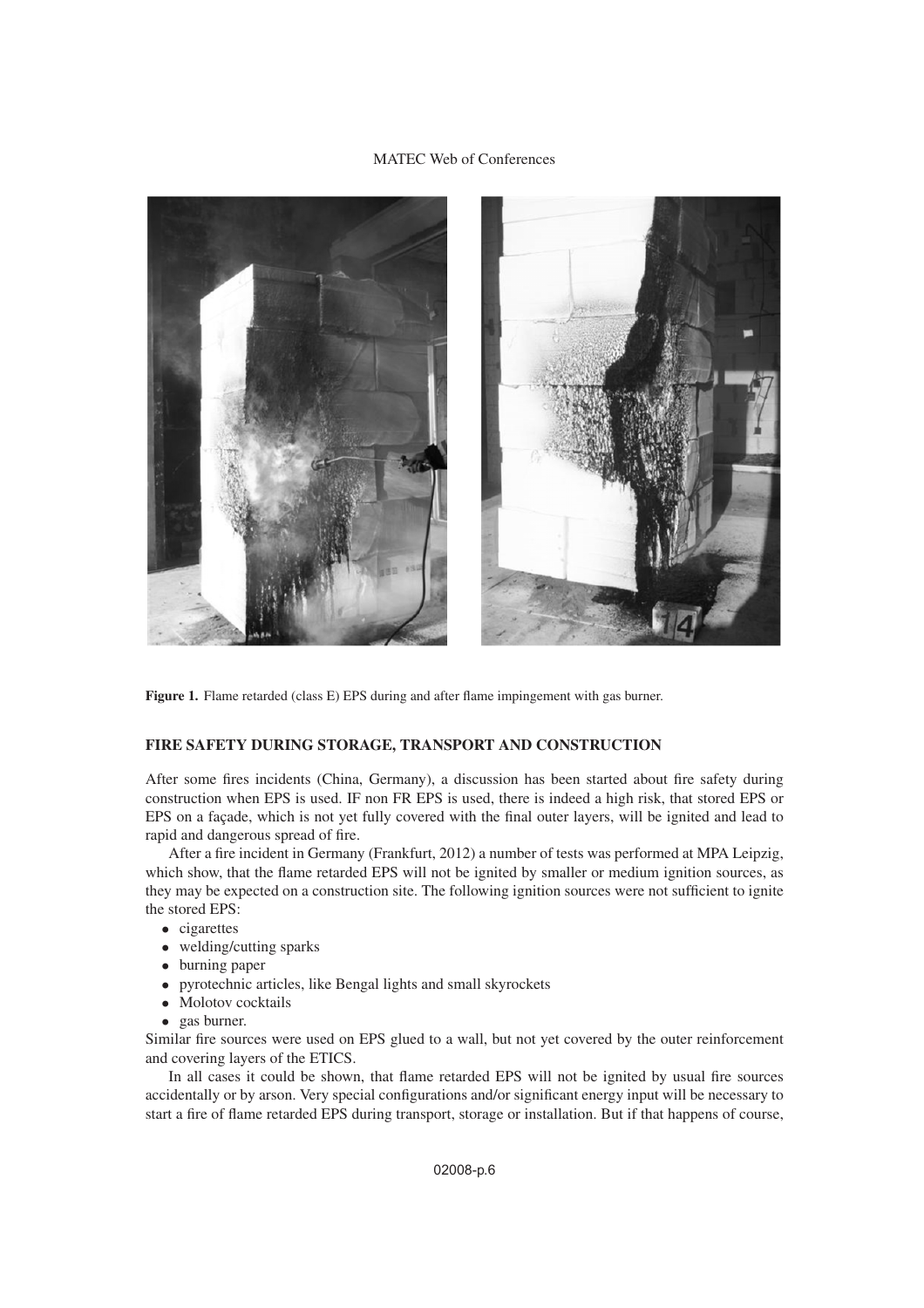

**Figure 2.** Paper cushion ignited below stored EPS – Melting but no continuous burning of EPS.

like for all other combustible construction products (wood, bituminous roofing felts etc.) the result could be a major fire.

For non flame retarded EPS the situation is completely different. Even small ignition sources like a cigarette or welding sparks might ignite stored material and lead to a major fire. So this product, which in some end-use applications, like behind plasterboard or on the outside of a building behind a very thick layer of mortar, will not lead to additional risks in case of a fire, has to be handled especially careful during transport, storage and ongoing construction. This is why a number of countries allow only flame retarded (class E) EPS for construction, independent from the end-use situation.

It will always be important to respect basic safety rules, which apply wherever combustible products are used (which might be EPS, as well as wood, roofing felts, glues, solvents etc.). These safety rules include the limitation of storage of combustible goods near parts of the building, especially where combustible products are already applied on a facade, but the complete system is not yet in place (like insulation boards without covering).

## **RELEVANCE OF FAÇADE FIRES AND OF FIRES OF ETICS WITH EPS**

Many fatal fires have occurred in the past. A lot of buildings were built mainly of wood, heating was done with open fires and the technical equipment of fire fighters was not as good as today. This is why whole cities have been destroyed by raging fires (for example the great fire in London in 1666 and the two fires in New York 1776 and 1845).

Today the situation has changed significantly. On the one hand materials used for construction have changed. For building structures wood has often been replaced by stone, concrete or steel structures or it is protected by fire retardant coatings or extra protection layers. Fire brigades have better technical equipment and can in most places reach fires faster than in the past. The increasing use of smoke detectors is a good tool to reduce the probability of development of a fire into a situation, where it is difficult to extinguish it. Legislation regarding fire safe construction is in place and enforced in most countries and is permanently under revision.

On the other hand there is an increased fire load inside residential buildings, because more furniture and internal decoration is used than in the past. A question which has been discussed more and more in the last years is, whether the increasing use of thermal insulation systems on the outside of façades could have a negative impact regarding fire safety.

The discussion of the role of ETICS with combustible insulation for fire safety is especially difficult, because only a limited amount of statistical data is available. But using the available information, a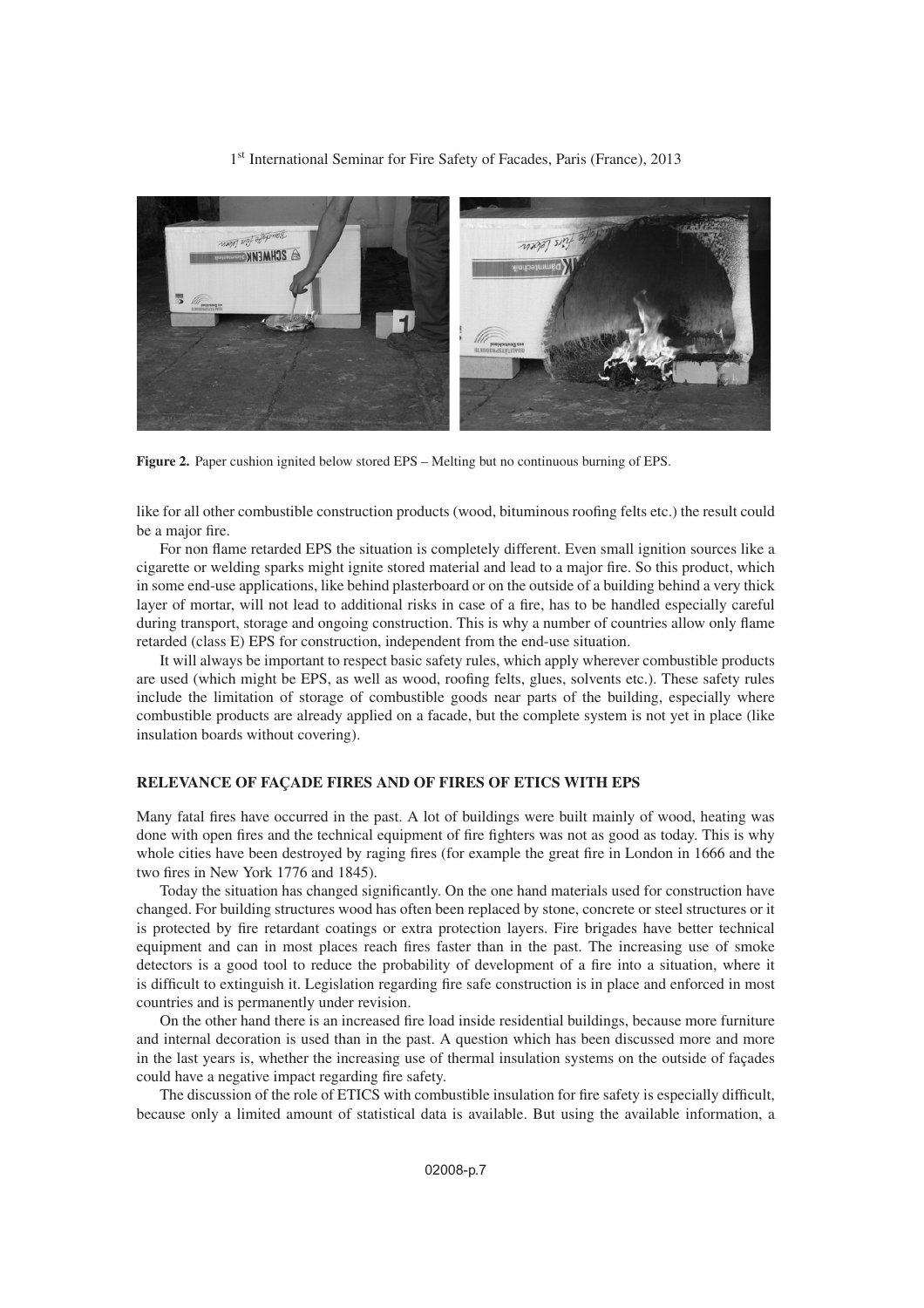<span id="page-7-0"></span>

**Figure 3.** Average values between 2006 and 2010 of fire deaths/100000 inhabitants [\[1](#page-9-0)].

context between the use of combustible insulation and serious fires cannot be deduced from the existing data. Data from the CTIF (International Association of Fire and Rescue Services) Report no 17, 2012 [\[3\]](#page-9-2) (see figure [3\)](#page-7-0) clearly show, that countries where ETICS with combustible insulation (mainly EPS) are widely used since more than 50 years (like Germany and Austria) have a relatively low number of fire fatalities per 100 000 inhabitants, compared to countries, where ETICS are practically not used or countries, where insulation in most cases is done with non-combustible products (i.e. Denmark).

Another interesting information is the evaluation of the number of fire deaths in Germany. In spite of the wide spread application of ETICS with combustible insulation (in Germany since 1994 every year an average of 40 million square meters have been installed, with about 80% EPS as insulation material), in Germany in 2012 from all fatalities reported on Feuerwehr.de [\[4\]](#page-9-3) (website of German fire brigades) only in one case people were killed from a fire which did not start in their own apartment or family home. This was a fire in Metzingen in a garage below some houses. The smoke spread upwards in the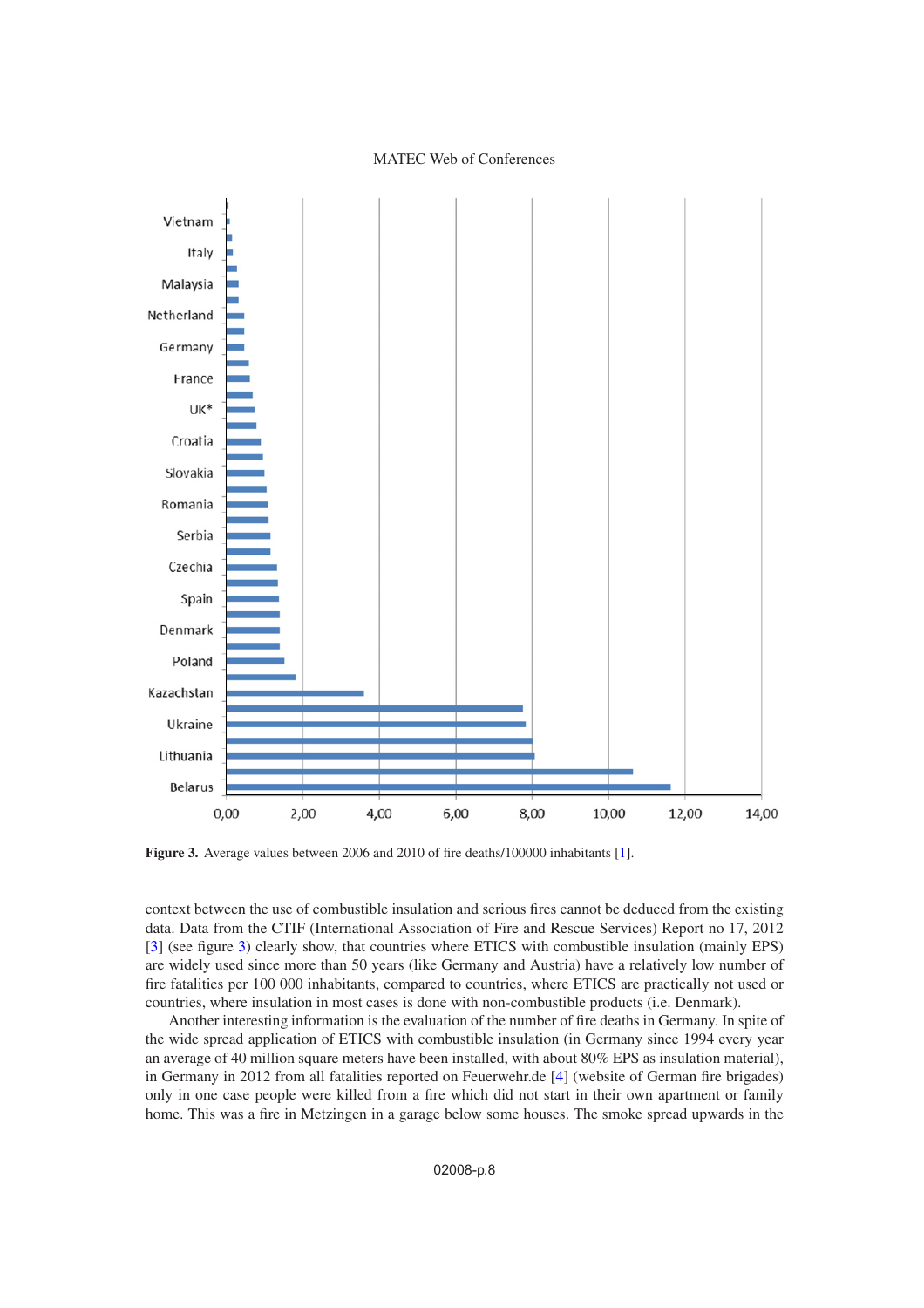building and two people died and 17 were injured. So in a country, where a lot of ETICS with EPS insulation are in place, the most important reason for fire fatalities are fires in homes, caused by candles, cooking and other small fire sources inside these homes and not fire spread along façades.

After a fire on a construction site in Germany (Frankfurt Adickesallee, May 2012) fire brigades started to worry, whether there is an increasing risk that dangerous fires on façades will happen, because of ETICS insulated with EPS. This was discussed in the regulatory group, which is responsible for fire codes in Germany (Bauministerkonferenz). It was concluded, that a working group including fire brigades should collect data about fires during the last years, where ETICS were involved, and analyze, whether there is a need for different and stricter regulations.

In March 2013 the first results of this analysis were published. 18 fire incidents have been analysed, which had been reported from all German fire brigades, after a request to send all existing information about façade fires with ETICS with EPS insulation. This shows already that in Germany, where millions of square meters have been applied during the last years, these fires do not have a relevant percentage – only in 2012 in Germany on the website of the fire brigades Feuerwehr.de more than 2200 fire incidents were reported (this is even not complete, because fire brigades report on a voluntary basis).

The result of the analysis of this up-mentioned working group was, that in case of a fire leaking out of a window, after flashover in a room, the rules for approval of ETICS applied in Germany are good enough and safety is satisfactory. To make sure, that also fires starting from the outside of the building (like burning waste paper containers) are covered, additional tests will be done soon. In addition it is planned to discuss additional safety requirements during construction, because in this case the combustible insulation is not yet covered by reinforcement and rendering layers. Also the risk of start of a fire is relatively high, because often combustible products, including pallets and packaging materials are almost always stored on construction sites and hot works will be done. General guidelines for fire safety during construction have already been developed in several countries (for example by insurers), but not many regulatory requirements are yet in place.

## **SUMMARY**

EPS is a combustible product. There are flame retarded and non flame retarded products. For construction purposes it is always recommended to use flame retarded EPS, even if in end-use it is covered by a solid protective outer layer, because during transport, storage and construction the reaction to fire of the product alone is important for safety.

For ETICS classification of reaction to fire is complex. The small burner test is a good tool, to differentiate between flame retarded (class E) and non flame retarded EPS. All other layers of an ETICS can also be assessed with this method. For the complete system higher classes can be achieved, if an SBI test is passed. For this test the quality of the outer mortar and reinforcement layers of the ETICS is most important.

In addition experience is available, that the complete assessment of fire safety of ETICS can only be done in full scale tests. Here again different factors are important

- Ouality and stability of the covering layers
- Additional details like fire barriers
- Only if the outer layers and fire barriers do not efficiently protect the insulation layer, there is an influence of the quality of the EPS. But in the case of a failure of the covering layers, even with well flame retarded EPS, there will be a significant contribution to fire spread. But of course this will then be worse with non FR EPS than with flame retarded EPS.

Full scale tests have led to development of additional fire safety measures for ETICS with EPS, taking into account the special fire safety issues due to the melting behaviour of EPS. These are normally fire barriers above openings or around the building between the windows. Experience especially from Germany, where ETICS have been applied for many years, shows, that these provisions are efficient for low and medium sized buildings. For high rise buildings and buildings with exceptional risk, for